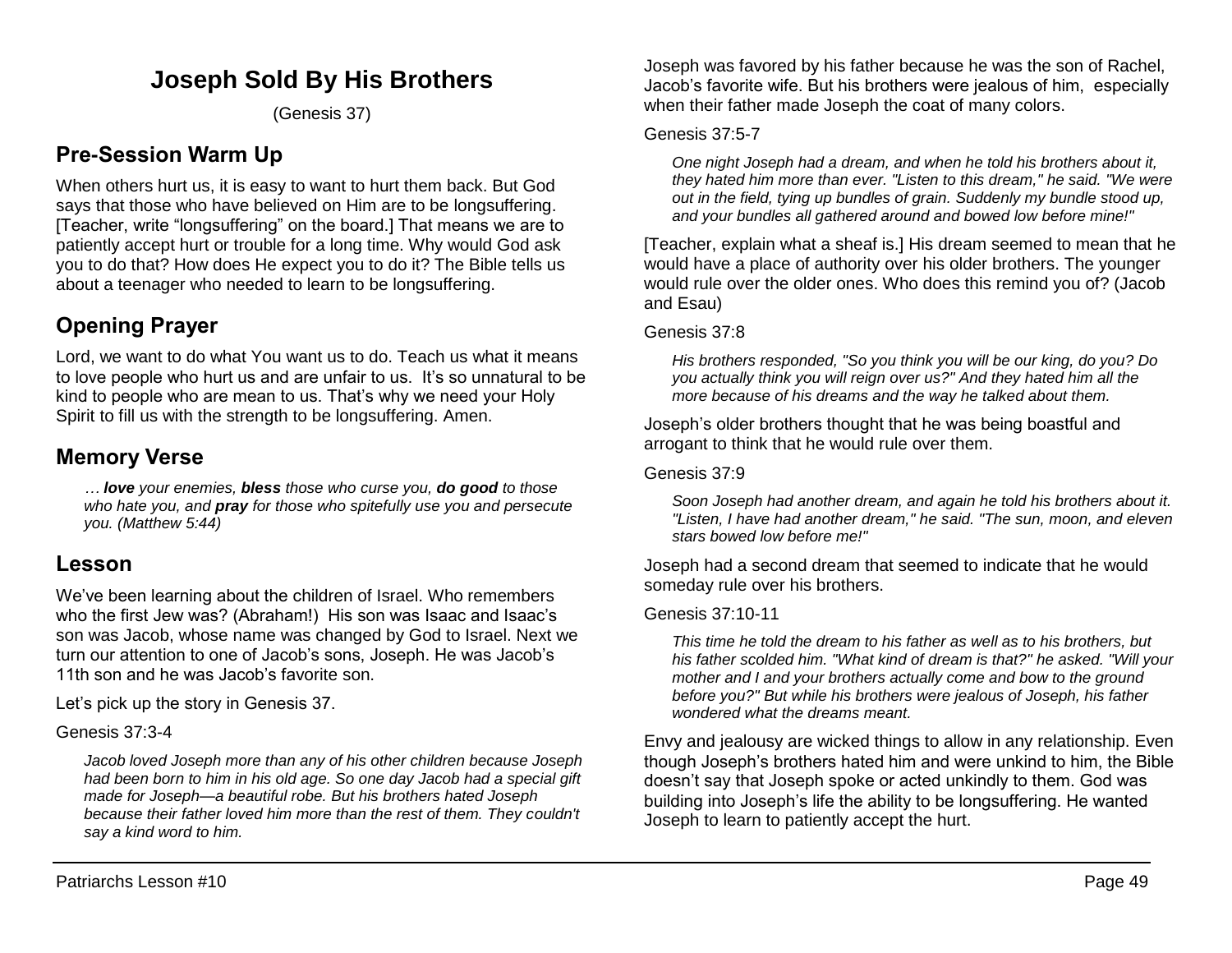God can give you the strength to be longsuffering, too. [Teacher, explain today's memory verse] The Bible tells us to: *…love your enemies, bless those who curse you, do good to those who hate you, and pray for those who spitefully use you and persecute you.*  (Matthew 5:44)

Who are your "enemies"? (Those who mistreat you at school or on the playground) Who are those who "curse" you? (Those who say bad words to or about you) How do others show they hate you? How do they "spitefully use" you (hurt you on purpose)? When others are unkind, your natural reaction may be to get back at them. Only God can give you the strength on the inside to be longsuffering. He wanted to give Joseph that kind of strength.

One day Jacob sent Joseph to check on his brothers who were tending the sheep a long way from home. Joseph's father wanted to know how his other sons and their flocks were doing. Even though Joseph knew his brothers hated him, he obediently walked 65 miles to find them. But when the brothers saw Joseph approaching, they plotted to kill him.

#### Genesis 37:18-20

*When Joseph's brothers saw him coming, they recognized him in the distance. As he approached, they made plans to kill him. "Here comes the dreamer!" they said. "Come on, let's kill him and throw him into one of these cisterns. We can tell our father, 'A wild animal has eaten him.' Then we'll s*ee what becomes of his dreams!"

The brother's sinful jealousy was now leading them to do a terrible thing. That is how sin develops. It often begins with just a thought and becomes an action. Sin can lead to terrible actions as it did with Joseph's brothers, who now plotted to kill him.

#### Genesis 37:21-22

*But when Reuben heard of their scheme, he came to Joseph's rescue. "Let's not kill him," he said. "Why should we shed any blood? Let's just throw him into this empty cistern here in the wilderness. Then he'll die without our laying a hand on him." Reuben was secretly planning to rescue Joseph and return him to his father.*

Thank goodness Reuben had a good conscience and didn't want to murder his little brother! But, look what they did do to him...

#### Genesis 37:23-24

*So when Joseph arrived, his brothers ripped off the beautiful robe he was wearing. Then they grabbed him and threw him into the cistern. Now the cistern was empty; there was no water in it.*

They threw him into a dry well. What a terrible thing Joseph's brothers did to him! Joseph must have been angry and afraid! But God gave him the strength to be longsuffering. And He can help you to be longsuffering, too.

Our memory verse tells us four things God says you should do when someone is unkind to you:

- 1. Love Decide to care for that person, even though you may not feel like it.
- 2. Bless Ask God to bring good things into the life of that person.
- 3. Do good Be nice to that person.
- 4. Pray Talk with the Lord about that person.

As you follow these steps this verse teaches, you will be showing longsuffering. It isn't easy to be longsuffering, but God can help you.

Joseph certainly needed God's strength in a special way to be long suffering through his brothers' cruel treatment.

#### Genesis 37:25-28 [Teacher, read…]

*And they sat down to eat a meal. Then they lifted their eyes and looked, and there was a company of Ishmaelites, coming from Gilead with their camels, bearing spices, balm, and myrrh, on their way to carry them down to Egypt. So Judah said to his brothers, "What profit is there if we kill our brother and conceal his blood? So when the Ishmaelites, who were Midianite traders, came by, Joseph's brothers pulled him out of the cistern and sold him to them for twenty pieces of silver. And the traders took him to Egypt.*

At least they didn't leave him in the pit to die! But, who knows what the Midianite traders would do to him!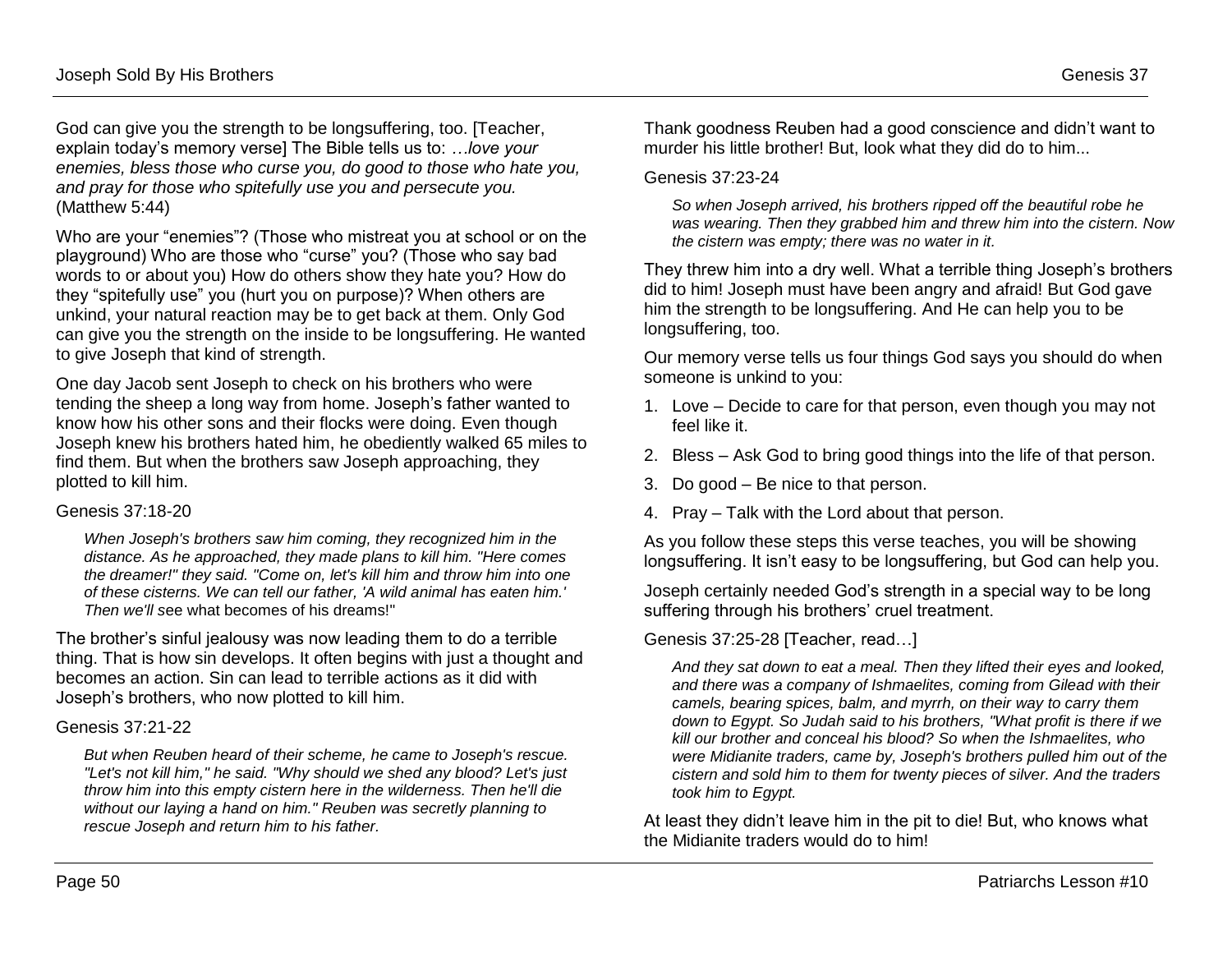#### Genesis 37:29-30

*Then Reuben returned to the pit, and indeed Joseph was not in the pit; and he tore his clothes. And he returned to his brothers and said, "The lad is no more; and I, where shall I go?"* 

Reuben was so distressed they decided to come up with a plan.

#### Genesis 37:31-33

*Then the brothers killed a young goat and dipped Joseph's robe in its blood. They sent the beautiful robe to their father with this message: "Look at what we found. Doesn't this robe belong to your son?" Their father recognized it immediately. "Yes," he said, "it is my son's robe. A wild animal must have eaten him. Joseph has clearly been torn to pieces!"* 

They dipped Joseph's beautiful coat into blood and asked their father to identify it. They didn't actually say that Joseph was dead; they led their father to believe he was dead. And, they didn't try to correct his thinking.

So, his brothers didn't actually kill Joseph and technically they didn't lie to their father about what happened to him. Did they sin? (Yes! They let their father believe a lie and that's just the same as being dishonest!)

Genesis 37:34-36 [Teacher, read…]

*Then Jacob tore his clothes and dressed himself in burlap. He mourned deeply for his son for a long time. His family all tried to comfort him, but he refused to be comforted. "I will go to my grave mourning for my son," he would say, and then he would weep. Meanwhile, the Midianite traders arrived in Egypt, where they sold Joseph to Potiphar, an officer of Pharaoh, the king of Egypt. Potiphar was captain of the palace guard.* 

Think of the sorrow those sons brought to their father! But as we will learn in the next few lessons in the weeks to come, God is at work behind the scenes.

God allows us to go through difficulties in life to help us to become more longsuffering and to teach us to rely on Him for our strength.

# **CLOSING PRAYER**

Father, we want to learn to be longsuffering like Joseph was. We want to love people that do us wrong. Please fill us with your Holy Spirit so that we might have the power to overcome our natural reaction to return hurt for hurt. Teach us to love our enemies, to bless them and pray for them and do good to them. In Jesus' name, I pray. Amen.

# **LEARNING ACTIVITIES**

## **CRAFT CORNER**

With plain white T-shirts and fabric paints, let the children make "coats of many colors."

## **GAME CENTER**

Use the following questions in a game of your choice:

#### *Review Questions:*

- 1. Which son did Jacob love the most and why? (Joseph because he was the son of Rachel, Jacob's favorite wife.)
- 2. What did Jacob do for Joseph that made his brothers especially jealous of him? (Made him a coat of many colors.)
- 3. What was Joseph's first dream? (He and his brothers were out in the field binding sheaves, and his sheaf stood up, and their sheaves all gathered around it and bowed low before it.)
- 4. What was Joseph's second dream? (The sun, moon, and eleven stars bowed low before Joseph.)
- 5. What did Joseph's dreams seem to mean? (That he would someday rule over his brothers.)
- 6. How did Joseph react to his brother's hatefulness and unkindness? (The Bible doesn't say that he spoke or acted unkindly to them.)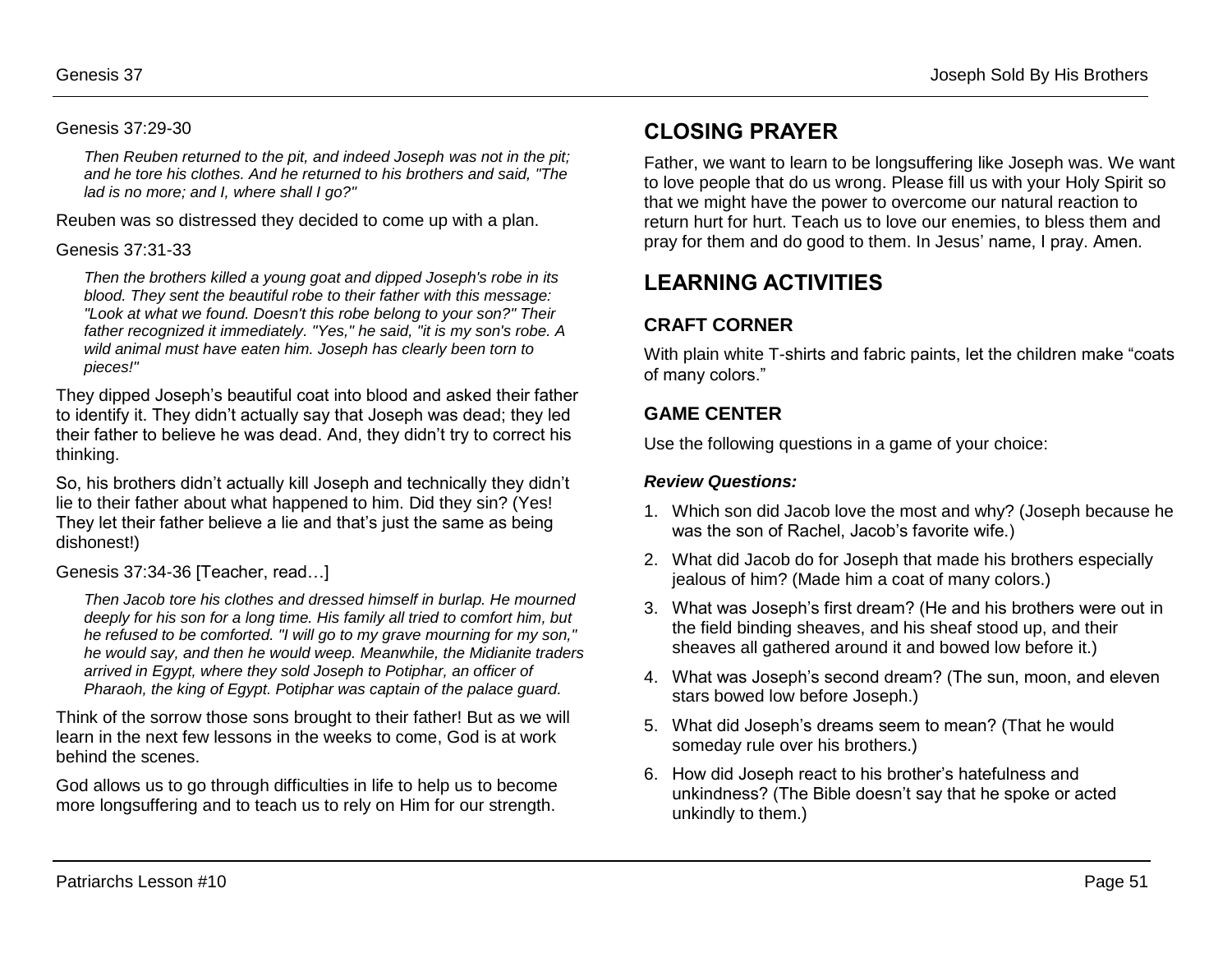- 7. What character trait was God building into Joseph through these circumstances in his life? (Longsuffering.)
- 8. When someone is unkind, what is your natural reaction? (To get back at them.)
- 9. How can you do today's memory verse? (Only God can give you the strength on the inside to be longsuffering.)
- 10. What did his brothers do when they saw Joseph coming out to the fields? (They plotted to kill him.)
- 11. What did his brothers do instead of killing Joseph? (Threw him into a dry well or pit.)
- 12. Did his brothers leave Joseph in the pit to die? (No, they sold him to the Midianite traders.)
- 13. How did Joseph's brothers lead their father to believe Joseph was killed by wild animals? (They dipped Joseph's beautiful coat into blood and asked their father to identify it. They didn't actually say that Joseph was dead; they led their father to believe he was dead. And, they didn't try to correct his thinking.)
- 14. What does God want you to learn from this lesson? (To be longsuffering like Joseph.)